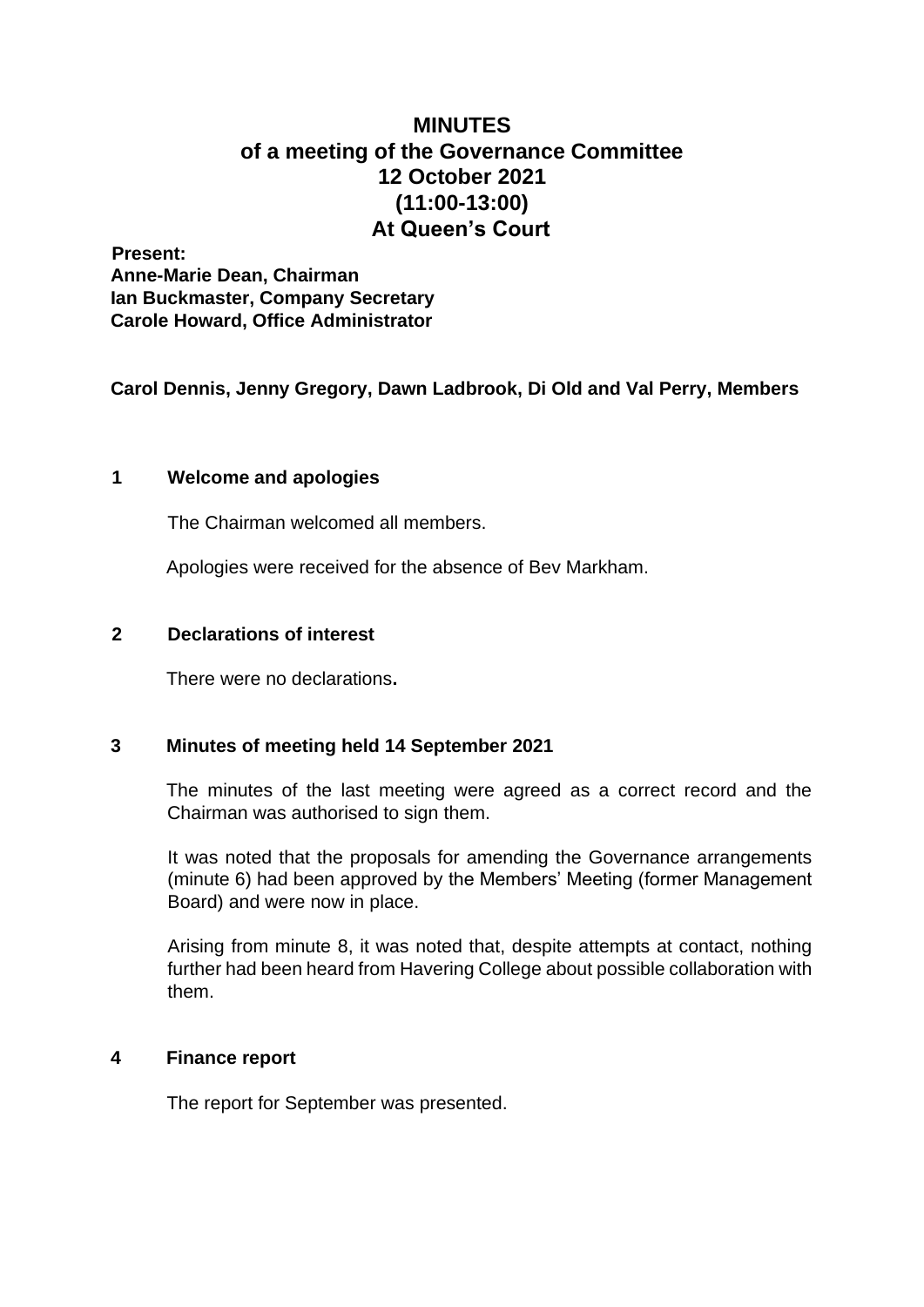Spending in September had totalled £9,796, which continued in line with previous months' spending. There was no issue to which attention needed to be drawn.

The Company's payroll providers, Mazars, had increased their monthly service fee by 3%. This amounted to less than £5/month and would have no effect on the financial position.

It was noted that the contract with Havering Council to provide Healthwatch services was now at the halfway point.

# **5 Engagement projects - updates**

- (a) NEL survey on the effect of Covid on disabled people (including a report to Individuals OSC) – the next steps were now being discussed with the other Healthwatch in North East London.
- (b) LAS Hub 1 project it was reported that the project had now been suspended as the LAS was rethinking its ambulance station strategy. Members expressed concern and disappointment at the recent adverse publicity about the project.
- (c) Raizer Chair fund raising a detailed response form the St John fundraising team was expected shortly, hopefully in time for the forthcoming Awayday.
- (d) Domiciliary care survey details of the next phase had now been received from the Council and the survey would shortly begin.
- (e) ICS development there had been a positive and helpful discussion with the Havering Compact about working in partnership with them. It was proposed that the first step would be collaboration on the forthcoming PNA (see below).
- (f) Pharmaceutical Needs Assessment (PNA) a PNA was now being conducted for Barking & Dagenham, Havering and Redbridge, and all three local Healthwatch would be supporting it. The intention was to give as many residents as possible the opportunity to share views about pharmaceutical needs, and the Compact's members organisations could be helpful in widening this approach.
- (g) BHRUT clinical strategy BHRUT had asked all three BHR Healthwatch to support their survey on developing a clinical strategy. Members would be asked to assist with this shortly.
- (h) Blood tests (phlebotomy) NELFT had now successfully taken over responsibility for testing in Havering.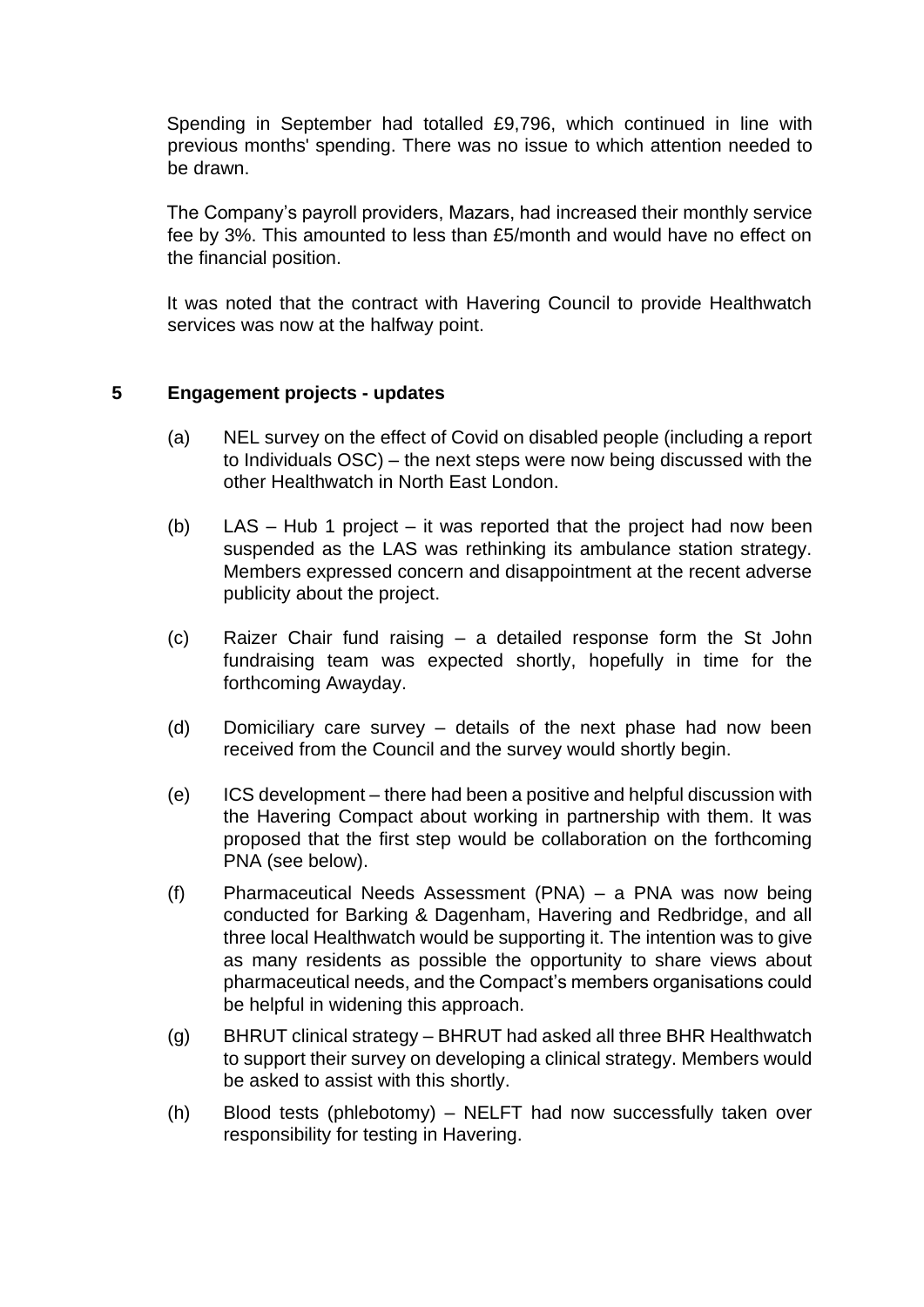- (i) Queen's Hospital Maternity Unit the Chairman and Company Secretary had recently met (by video conference) the Chief Nurse of BHRUT to discuss the recent CQC report on the Maternity Unit. The conversation had been full, frank and open; it had been acknowledged that the Inadequate rating was deserved and that much needed to be done to bring the Unit back to good or better. Assurance had been given that detailed plans, including a recruitment process, were in place to address the issues raised. The unit was also admitting many more mothers-to-be with medically complex conditions than in previous years. The Chief Nurse had indicated that she would welcome a visit by Healthwatch volunteers around Easter time 2022.
- (j) Care homes Multiple problems were emerging within the care home sector in Havering and the quality assurance agencies were beginning to become concerned. HWE was providing training on carrying out "virtual visits", which the Community Support Officer would be attending, and a further report would follow.
- (k) Access to GPs it was reported that new connections were being made with GPs' representatives, who had asked for comments on a draft survey they were proposing to carry out of GP practice patients.

## **6 Policy documents**

Following the decisions by this Committee and the (former) Management Board/Members' Meeting in September to change the governance arrangements, the Board was advised that several Policies and Procedures documents required updating to reflect those changes.

#### A. General updates

Generally, the required changes simply substituted "Members' Meeting" for "Management Board", and "Governance Board" for "Governance Committee" but in a few cases rather more change has been necessary.

The documents in question were:

- (a) The Governance Statement
- (b) Relevant Decision Making
- (c) Special Groups
- (d) Safeguarding: Adults and Children
- (e) Complaints policy
- (f) Engagement

In addition, in document (a) Governance Statement, it was noted that the statutory obligation for meetings to be held in public now applied to the Governance Board rather than the Members' Meeting, although no particular difficulties with that were likely to arise. Assurance was given that, when necessary, the agenda and minutes would be